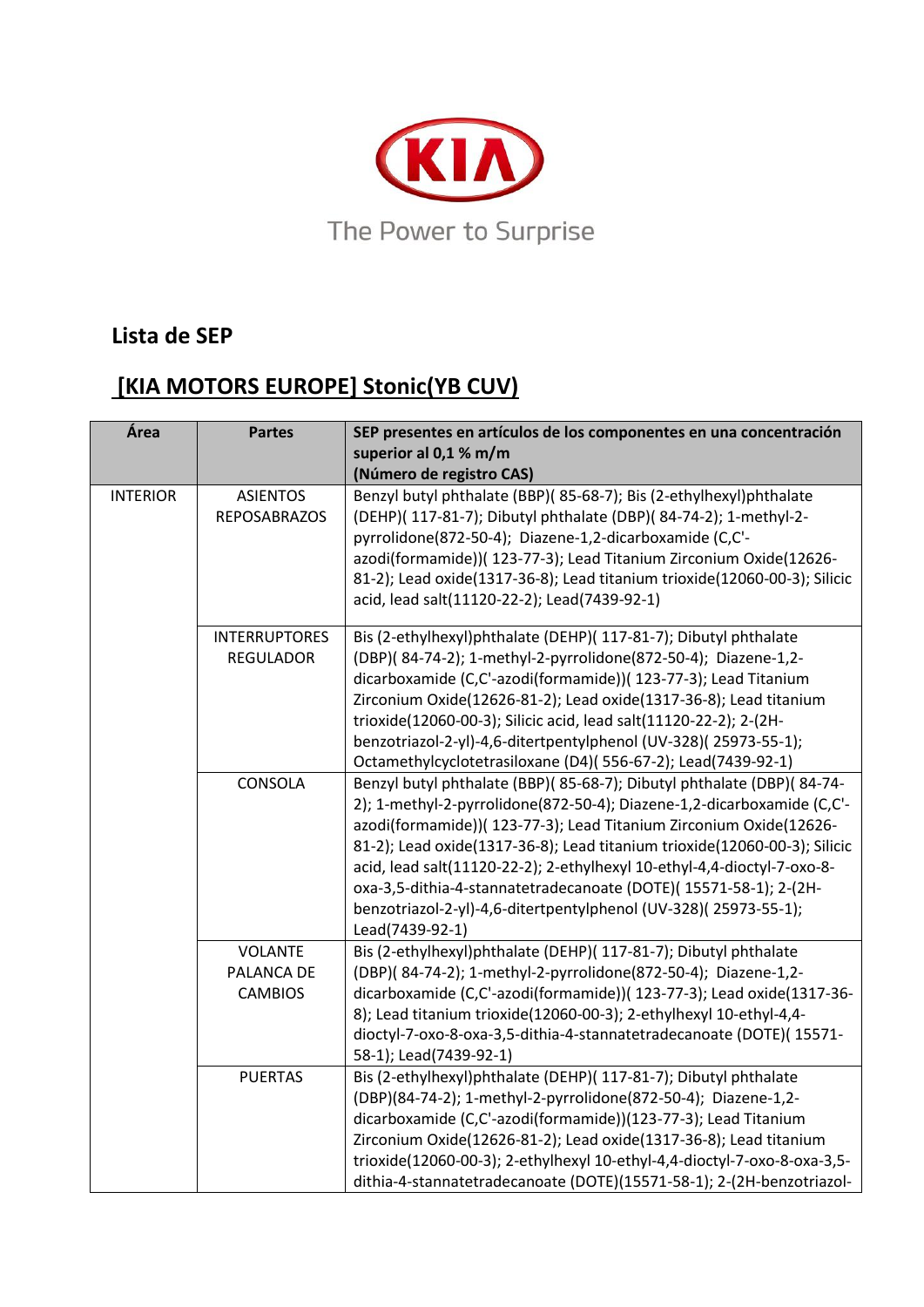|                   |                                                         | 2-yl)-4,6-ditertpentylphenol (UV-328)(25973-55-1);<br>Octamethylcyclotetrasiloxane (D4)(556-67-2); Lead(7439-92-1)                                                                                                                                                                                                                                                                                                                                                                                                                                                                           |
|-------------------|---------------------------------------------------------|----------------------------------------------------------------------------------------------------------------------------------------------------------------------------------------------------------------------------------------------------------------------------------------------------------------------------------------------------------------------------------------------------------------------------------------------------------------------------------------------------------------------------------------------------------------------------------------------|
|                   | SALPICADERO                                             | Bis (2-ethylhexyl)phthalate (DEHP)(117-81-7); Dibutyl phthalate<br>(DBP)(84-74-2); 1-methyl-2-pyrrolidone(872-50-4); Lead Titanium<br>Zirconium Oxide(12626-81-2); Lead oxide(1317-36-8); Lead titanium<br>trioxide(12060-00-3); Silicic acid, lead salt(11120-22-2); 2-ethylhexyl 10-<br>ethyl-4,4-dioctyl-7-oxo-8-oxa-3,5-dithia-4-stannatetradecanoate<br>(DOTE)(15571-58-1); Lead(7439-92-1)                                                                                                                                                                                             |
|                   | <b>CINTURONES</b>                                       | Bis (2-ethylhexyl)phthalate (DEHP)(117-81-7); Dibutyl phthalate                                                                                                                                                                                                                                                                                                                                                                                                                                                                                                                              |
|                   | Υ<br><b>PRETENSORES</b>                                 | (DBP)(84-74-2); 1-methyl-2-pyrrolidone(872-50-4); Diazene-1,2-<br>dicarboxamide (C,C'-azodi(formamide))(123-77-3); Lead oxide(1317-36-<br>8); Lead titanium trioxide(12060-00-3); Octamethylcyclotetrasiloxane<br>(D4)(556-67-2); Lead(7439-92-1)                                                                                                                                                                                                                                                                                                                                            |
|                   | <b>OTROS</b>                                            | Bis (2-ethylhexyl)phthalate (DEHP)( 117-81-7); Dibutyl phthalate<br>(DBP)(84-74-2); 1-methyl-2-pyrrolidone(872-50-4); Diazene-1,2-<br>dicarboxamide (C,C'-azodi(formamide))( 123-77-3); Lead Titanium<br>Zirconium Oxide(12626-81-2); Lead oxide(1317-36-8); Lead titanium<br>trioxide(12060-00-3); Silicic acid, lead salt(11120-22-2); 2-ethylhexyl 10-<br>ethyl-4,4-dioctyl-7-oxo-8-oxa-3,5-dithia-4-stannatetradecanoate<br>(DOTE)(15571-58-1); 2-(2H-benzotriazol-2-yl)-4,6-ditertpentylphenol<br>(UV-328)(25973-55-1); Octamethylcyclotetrasiloxane (D4)(556-67-2);<br>Lead(7439-92-1) |
| <b>MOTOR</b>      | <b>HEATER</b><br>&                                      | Bis (2-ethylhexyl)phthalate (DEHP)( 117-81-7); Dibutyl phthalate<br>(DBP)(84-74-2); 1-methyl-2-pyrrolidone(872-50-4); Diazene-1,2-                                                                                                                                                                                                                                                                                                                                                                                                                                                           |
| <b>HABITÁCULO</b> | <b>COOLING UNIT</b>                                     | dicarboxamide (C,C'-azodi(formamide))( 123-77-3); Lead oxide(1317-36-<br>8); Lead titanium trioxide(12060-00-3); 2-ethylhexyl 10-ethyl-4,4-<br>dioctyl-7-oxo-8-oxa-3,5-dithia-4-stannatetradecanoate (DOTE)(15571-<br>58-1); Octamethylcyclotetrasiloxane (D4)(556-67-2);<br>Decamethylcyclopentasiloxane (D5)(541-02-6)                                                                                                                                                                                                                                                                     |
|                   | CALEFACCIÓN<br>Y<br><b>AIRE</b><br><b>ACONDICIONADO</b> | Bis (2-ethylhexyl)phthalate (DEHP)(117-81-7); Diazene-1,2-<br>dicarboxamide (C,C'-azodi(formamide))(123-77-3); Lead Titanium<br>Zirconium Oxide(12626-81-2); Lead oxide(1317-36-8);<br>Octamethylcyclotetrasiloxane (D4)(556-67-2)                                                                                                                                                                                                                                                                                                                                                           |
|                   | <b>MOTOR</b><br><b>TRANSMISIÓN</b>                      | Benzyl butyl phthalate (BBP)(85-68-7); Bis (2-ethylhexyl)phthalate<br>(DEHP)(117-81-7); Dibutyl phthalate (DBP)(84-74-2); Diazene-1,2-<br>dicarboxamide (C,C'-azodi(formamide))(123-77-3); Lead Titanium<br>Zirconium Oxide(12626-81-2); Lead oxide(1317-36-8); Lead titanium<br>trioxide(12060-00-3); Octamethylcyclotetrasiloxane (D4)(556-67-2);<br>Decamethylcyclopentasiloxane (D5)(541-02-6)                                                                                                                                                                                           |
|                   | <b>OTROS</b>                                            | Bis (2-ethylhexyl)phthalate (DEHP)( 117-81-7); Dibutyl phthalate<br>(DBP)(84-74-2); 1-methyl-2-pyrrolidone(872-50-4); Diazene-1,2-<br>dicarboxamide (C,C'-azodi(formamide))( 123-77-3); Lead Titanium<br>Zirconium Oxide(12626-81-2); Lead oxide(1317-36-8); Lead titanium<br>trioxide(12060-00-3); Silicic acid, lead salt(11120-22-2);<br>Octamethylcyclotetrasiloxane (D4)(556-67-2);<br>Decamethylcyclopentasiloxane (D5)(541-02-6); Lead(7439-92-1);<br>Ethylenediamine (EDA)( 107-15-3); Tris(nonylphenyl)phosphite(26523-<br>$78-4)$                                                  |
| CARROCERÍA        | LUNA                                                    | Bis (2-ethylhexyl)phthalate (DEHP)( 117-81-7); 1-methyl-2-<br>pyrrolidone(872-50-4); Diazene-1,2-dicarboxamide (C,C'-                                                                                                                                                                                                                                                                                                                                                                                                                                                                        |